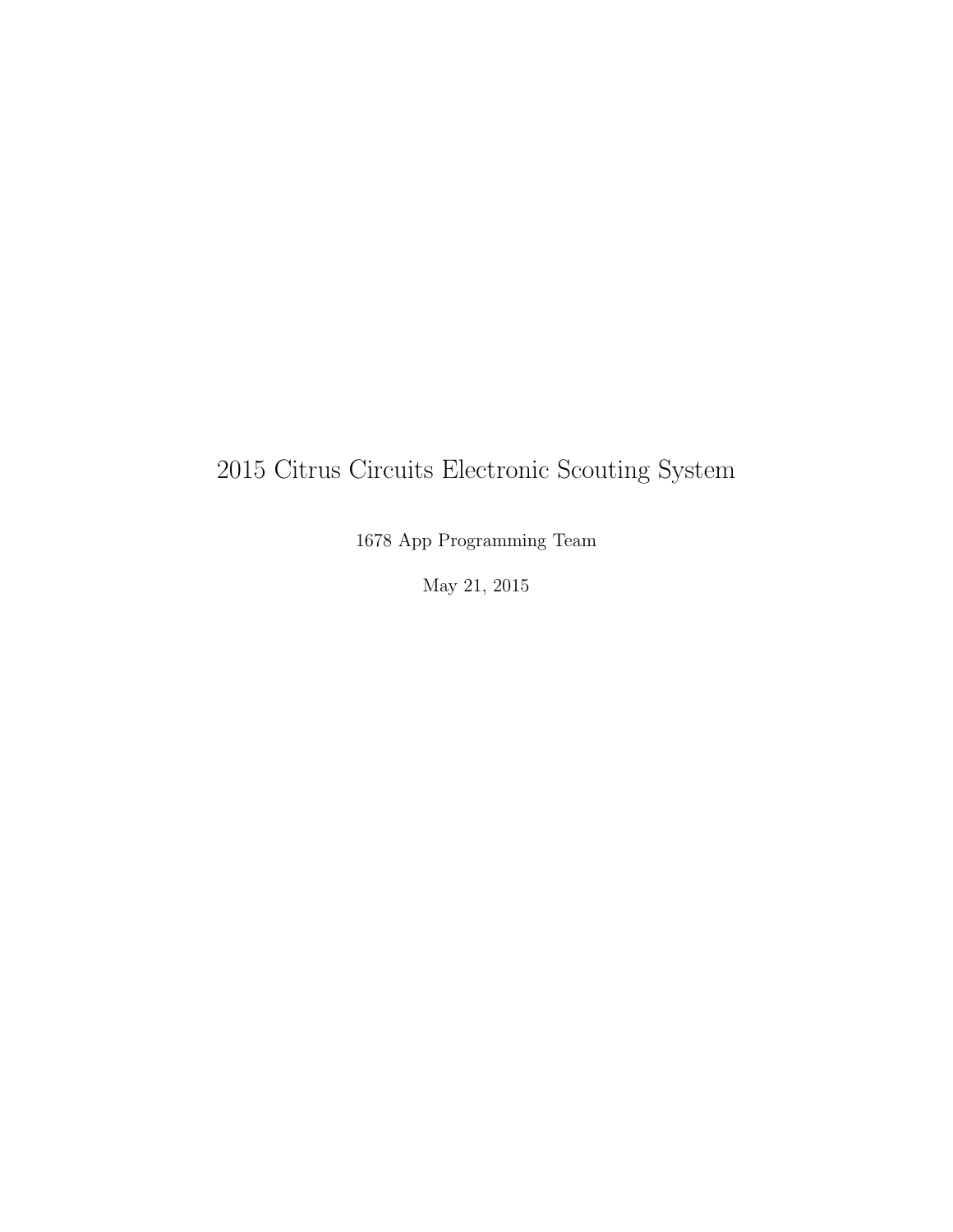# Contents

| $\mathbf 1$    |     | $\mathbf{2}$<br><b>System Design</b>                                                                                     |                |  |  |  |  |  |  |  |
|----------------|-----|--------------------------------------------------------------------------------------------------------------------------|----------------|--|--|--|--|--|--|--|
|                | 1.1 |                                                                                                                          | $\overline{2}$ |  |  |  |  |  |  |  |
|                |     | 1.1.1<br>Goals                                                                                                           | $\overline{2}$ |  |  |  |  |  |  |  |
|                |     | 1.1.2                                                                                                                    | $\overline{2}$ |  |  |  |  |  |  |  |
|                |     | 1.1.3                                                                                                                    | $\overline{2}$ |  |  |  |  |  |  |  |
|                |     | 1.1.4                                                                                                                    | $\overline{2}$ |  |  |  |  |  |  |  |
|                |     | 1.1.5                                                                                                                    | 3              |  |  |  |  |  |  |  |
|                | 1.2 |                                                                                                                          | 3              |  |  |  |  |  |  |  |
|                |     | Equipment and Costs $\dots \dots \dots \dots \dots \dots \dots \dots \dots \dots \dots \dots \dots \dots \dots$<br>1.2.1 | 3              |  |  |  |  |  |  |  |
|                |     | 1.2.2                                                                                                                    | 3              |  |  |  |  |  |  |  |
|                |     | 1.2.3                                                                                                                    | 4              |  |  |  |  |  |  |  |
|                |     | 1.2.4                                                                                                                    | $\overline{4}$ |  |  |  |  |  |  |  |
|                | 1.3 |                                                                                                                          | 8              |  |  |  |  |  |  |  |
|                |     | 1.3.1<br>Scout                                                                                                           | 8              |  |  |  |  |  |  |  |
|                |     | 1.3.2                                                                                                                    | 9              |  |  |  |  |  |  |  |
|                |     | 1.3.3                                                                                                                    | 10             |  |  |  |  |  |  |  |
|                |     | 1.3.4                                                                                                                    | 10             |  |  |  |  |  |  |  |
|                |     | 1.3.5                                                                                                                    | 11             |  |  |  |  |  |  |  |
|                |     | 1.3.6                                                                                                                    | 12             |  |  |  |  |  |  |  |
|                |     | 1.3.7                                                                                                                    | 13             |  |  |  |  |  |  |  |
| $\overline{2}$ |     | <b>System Logistics</b><br>14                                                                                            |                |  |  |  |  |  |  |  |
|                | 2.1 |                                                                                                                          | 14             |  |  |  |  |  |  |  |
|                |     | 2.1.1                                                                                                                    | 14             |  |  |  |  |  |  |  |
|                |     | 2.1.2                                                                                                                    | 14             |  |  |  |  |  |  |  |
|                | 2.2 |                                                                                                                          | 15             |  |  |  |  |  |  |  |
| 3              |     | <b>Review and Discussion</b>                                                                                             | 16             |  |  |  |  |  |  |  |
|                | 3.1 |                                                                                                                          | 16             |  |  |  |  |  |  |  |
|                |     | 3.1.1<br>Overall                                                                                                         | 16             |  |  |  |  |  |  |  |
|                |     | 3.1.2                                                                                                                    | 16             |  |  |  |  |  |  |  |
|                |     | 3.1.3                                                                                                                    | 16             |  |  |  |  |  |  |  |
|                |     | 3.1.4                                                                                                                    | 17             |  |  |  |  |  |  |  |
|                | 3.2 |                                                                                                                          | 17             |  |  |  |  |  |  |  |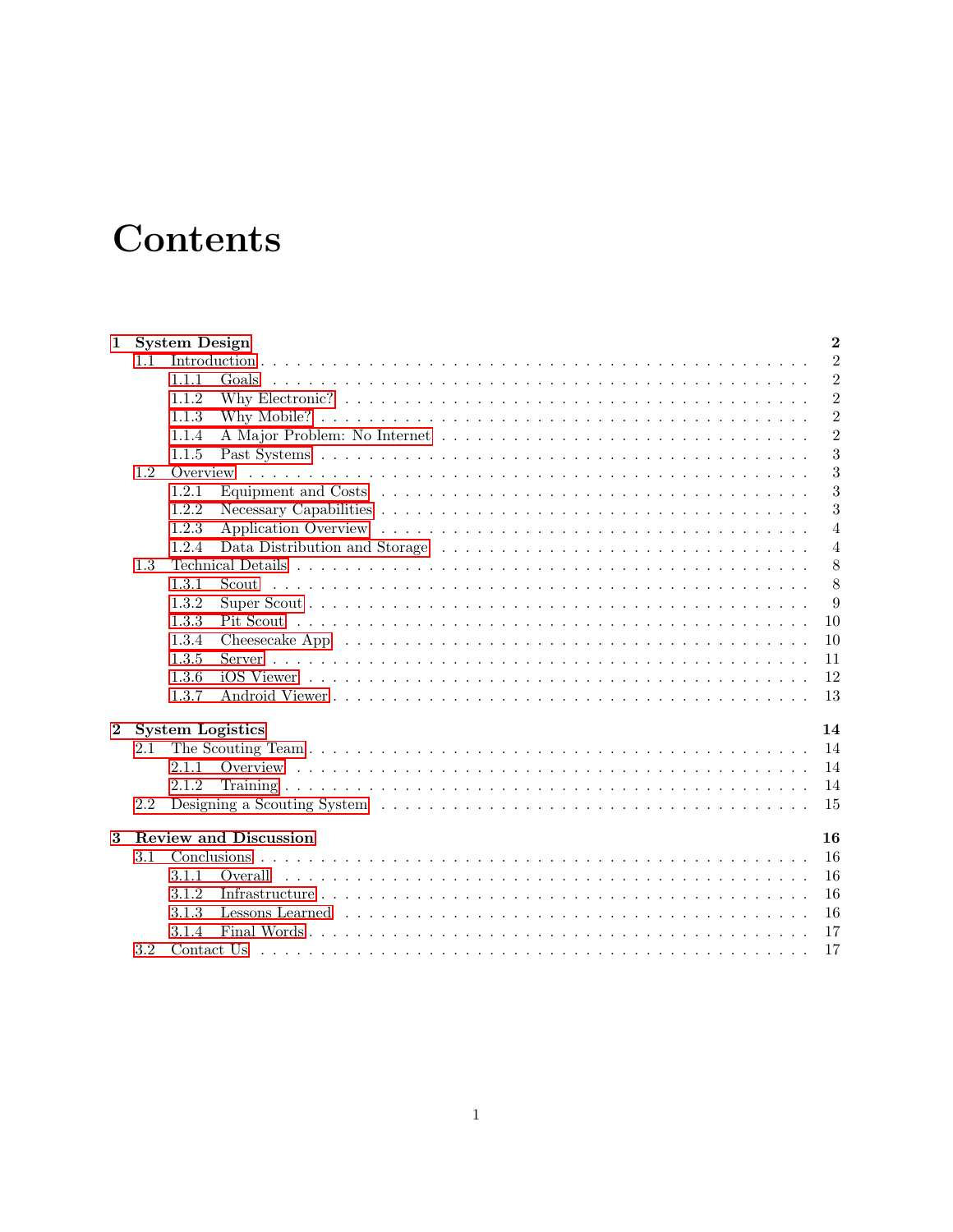# <span id="page-2-0"></span>Chapter 1

# System Design

# <span id="page-2-1"></span>1.1 Introduction

## <span id="page-2-2"></span>1.1.1 Goals

The goal of Citrus Circuits' scouting system is to allow for seamless data input, processing, and visualization which can be used for both match strategy and alliance selection.

### <span id="page-2-3"></span>1.1.2 Why Electronic?

Citrus Circuits used a paper and pencil system in 2012. However, we found that, while data was effectively collected, the difficulty of processing and visualizing it an a timely manner made the system highly impractical. The advantages of an electronic scouting system is that processing can be automated and the use of devices to visualize the data allows for a far faster, more flexible, and practical scouting system that can be used for multiple applications.

# <span id="page-2-4"></span>1.1.3 Why Mobile?

All of the applications in the 2015 Citrus Circuits scouting system run on mobile devices (i.e., phones and tablets). This is done for two reasons:

- 1. The ability to effectively transport and run the system at a variety of competitions, all with different seating, environments, etc.
- 2. The widespread nature of personal mobile devices allows the team to save costs, as the devices of team members can be used without needing to purchase specialized equipment.

# <span id="page-2-5"></span>1.1.4 A Major Problem: No Internet

Unfortunately, the competition rules specifically state that teams are forbidden from setting up WiFi hotspots in the stands<sup>[1](#page-2-6)</sup>. As we are determined to build a completely legal system, this is a problem for data transfer. This problem can be solved through the use of wires or flash drives to transfer the data, but this makes the system less portable, more difficult to set up, and less convenient for scouts. Cellular data is another solution, but since we could not afford to purchase eight tablets with cellular data, we could not implement this solution.

<span id="page-2-6"></span><sup>&</sup>lt;sup>1</sup>Rule T4: Teams may not set up their own 802.11a/b/g/n/ac 2.4GHzor5GHz wireless communication (e.g. access points or ad-hoc networks) in the venue.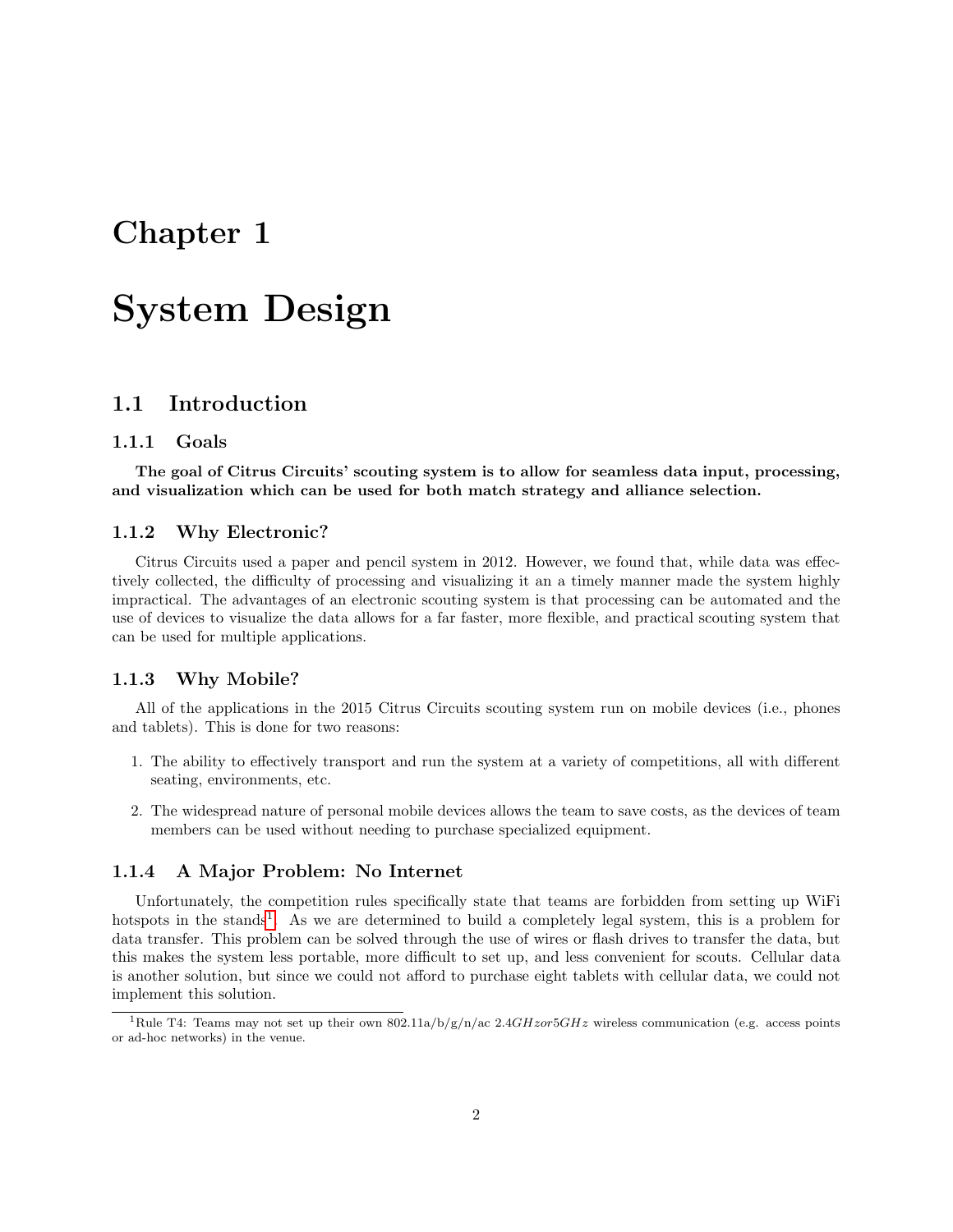In order to be able to transfer data without the need for flash drives or wires, we use Bluetooth to transmit data to tablets which have cellular data[2](#page-3-4) and upload the data. This allows the system to be more portable and easier to set up.

Unfortunately, Bluetooth is inconsistent in its data transfer, so all of the data is saved before it is transmitted to ensure that we never lose any data.

# <span id="page-3-0"></span>1.1.5 Past Systems

Citrus Circuits created its first scouting system in 2013. Since then, the systems have become progressively more involved and complicated. For information on these past systems, see the 2013 and 2014 white papers we have published.

2013 White Paper: <http://www.chiefdelphi.com/media/papers/download/3747> 2014 White Paper: <http://www.chiefdelphi.com/media/papers/download/4122>

# <span id="page-3-1"></span>1.2 Overview

# <span id="page-3-2"></span>1.2.1 Equipment and Costs

Nexus 7 + T-Mobile SIM (\$350)  $\times$  2 = \$700 [https://play.google.com/store/devices/details/Nexus\\_7\\_32GB\\_Black\\_Wi\\_Fi\\_Mobile\\_data\\_Unlocke](https://play.google.com/store/devices/details/Nexus_7_32GB_Black_Wi_Fi_Mobile_data_Unlocked_T_Mo?id=ne xus_7_32gb_2013_lte_tmo)d\_ [T\\_Mo?id=nexus\\_7\\_32gb\\_2013\\_lte\\_tmo](https://play.google.com/store/devices/details/Nexus_7_32GB_Black_Wi_Fi_Mobile_data_Unlocked_T_Mo?id=ne xus_7_32gb_2013_lte_tmo)

Nexus 7 (\$165)  $\times$  6 = \$990 <http://www.amazon.com/Nexus-Google-7-Inch-Black-Tablet/dp/B00DVFLJDS>

MacBook Pro (\$1099, but can be bought from other sources for cheaper)  $\times$  1 = \$1099 <http://store.apple.com/us/buy-mac/macbook-pro>

#### Approximate Total: \$3000

These materials do not include the phones used for processing and viewing the data. Due to the widespread nature of mobile devices, it is highly likely that multiple team members would be willing to allow their phones to be used as part of the scouting system while at competition.

The MacBook Pro and iOS Developer Program are only necessary for iOS programming. If the system was implemented solely in Android, the cost of the system could be significantly reduced. However, a programming computer is still necessary to implement the system.

# <span id="page-3-3"></span>1.2.2 Necessary Capabilities

Android and iOS programming experience.

#### iOS Training

Follow this excellent tutorial provided by Stanford on programming iOS 8 apps: [https://itunes.apple.](https://itunes.apple.com/bj/course/developing-ios-8-apps-swift/id961180099) [com/bj/course/developing-ios-8-apps-swift/id961180099](https://itunes.apple.com/bj/course/developing-ios-8-apps-swift/id961180099)

<span id="page-3-4"></span><sup>2</sup>Purchased from T-Mobile.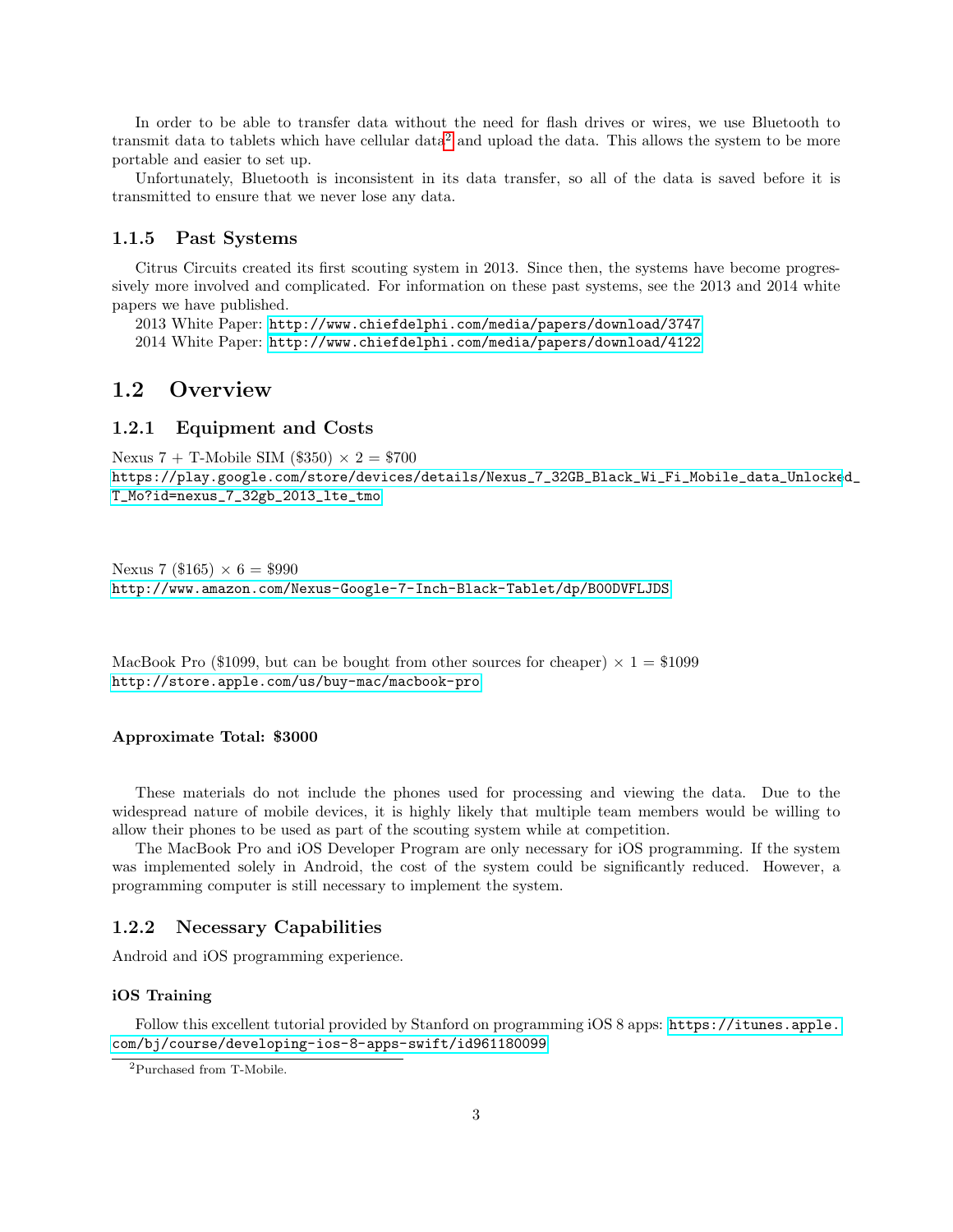#### Android Training

There are a variety of less well-organized resources for Android online. For an introduction, I would recommend Android Developer website's official tutorial: [https://developer.android.com/training/index.](https://developer.android.com/training/index.html) [html](https://developer.android.com/training/index.html)

# <span id="page-4-0"></span>1.2.3 Application Overview

The entire scouting system consists of seven different mobile applications. There are four input apps, one processing app, and two viewing apps.

# • Input

#### Scout

Android: Collects easily determined data concerning robot performance, such as number of totes stacked and maximum tote height. Scouts every qualifying match.

#### Super Scout

Android: Collects more subjective data, such as driver ability and stack placing security. Generally an experienced technical team member. Scouts every qualifying match.

#### Pit Scout

Android: Collects images and robot design data by going through the pits and talking with every team. Generally a person with good social and photography skills.

#### Cheesecake App

Android: A specialized app this year, designed for the person who scouted for the ability to *cheese*cake robots. Walked through the pits and talked to every team and examined if the team is willing to cheesecake and if their robot is compatible with the cheesecake mechanism.

#### • Processing

#### Server

iOS: Received the data from the scouts, processed it, and outputted it to the viewers.

#### • Viewing

#### iOS Viewer

iOS: Offered the capability to view the match schedule, predicted match scores, actual match scores, both raw and processed data, graphs, team images, the ability to cheesecake robots, and the ability to print team cards which could be used at the alliance selection meeting.

#### Android Viewer

Android: Offered the capability to view the match schedule, predicted match scores, actual match scores, both raw and processed data, graphs, the ability to cheesecake robots, and team images.

# <span id="page-4-1"></span>1.2.4 Data Distribution and Storage

# Requirements

The requirements for data distribution were that it must be live updating, automatic, and able to function offline. In order to accomplish these goals, two main infrastructures were used: Dropbox Sync API (<https://www.dropbox.com/developers/sync>) and Realm (<https://realm.io>).

#### Dropbox

Our team first began using the Dropbox Sync API in our 2014 Scouting System. Due to our generally positive experience with it in 2014, we decided to use it again. The Sync API allows for simple, automated, live syncing of files through a single folder in Dropbox.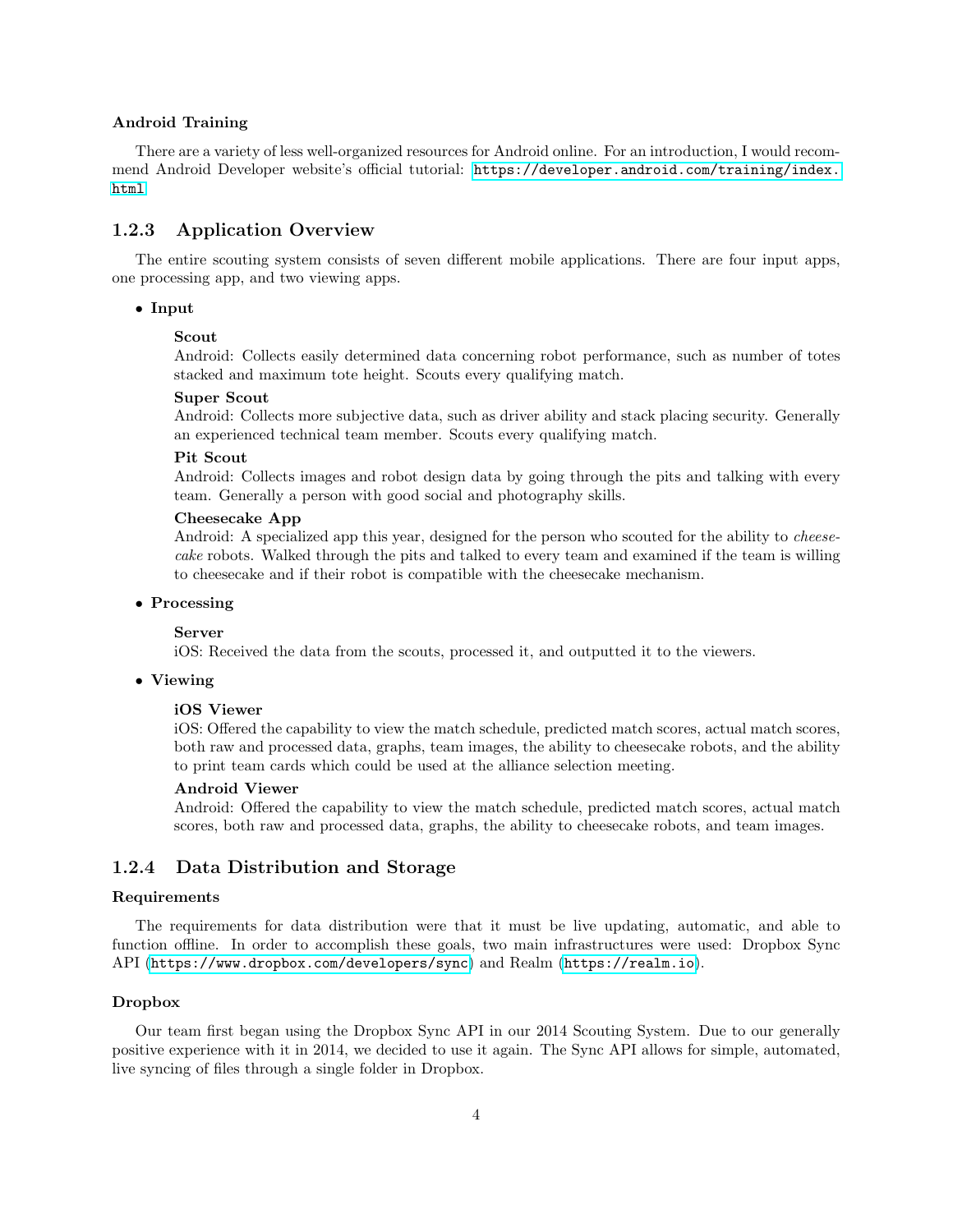#### Realm

Realm is a simple, fast relational database for iOS, Android, and OS X. It removes a significant amount of boilerplate code and allows for simple, elegant data entry and querying.

#### Basic Principles

Data is communicated between the apps through Dropbox in the forms of *change packets*<sup>[3](#page-5-0)</sup> and the database file. For a visualization of the data transfer system, see Figure 1. The scout transfers a change packet to the super scout of the same color via Bluetooth. The super scout then uploads these change packets to a folder in Dropbox. In addition, the pit scout and cheesecake app also upload their change packets to this location. Through the use of listeners/observers, the server detects when there are change packets. After waiting for file uploading to be completed, the data from the change packets is processed and inserted into the database. All of the calculated metrics<sup>[4](#page-5-1)</sup> are then recalculated and the database is uploaded to Dropbox in a different folder. The viewing apps observe this folder and, when the database is updated, they download this database. Through the use of observers, the system is completely automated. Also, by allowing only the server to modify the database, the danger of conflicted copies of the database is avoided. The pit scout uploads pictures to a different location, where each team has its own folder. When a viewing app needs a picture, it downloads the pictures from this location.

<span id="page-5-1"></span><span id="page-5-0"></span><sup>3</sup>Change packets consist of small JSON files that contain the data that the server must change in the database.

<sup>&</sup>lt;sup>4</sup>The calculated metrics combine the raw data into an evaluation of a robot's ability in a certain category. For example, some calculated metrics from the 2015 season included stacking ability, first pick ability, recycling container reliability, and average number of maximum height stacks.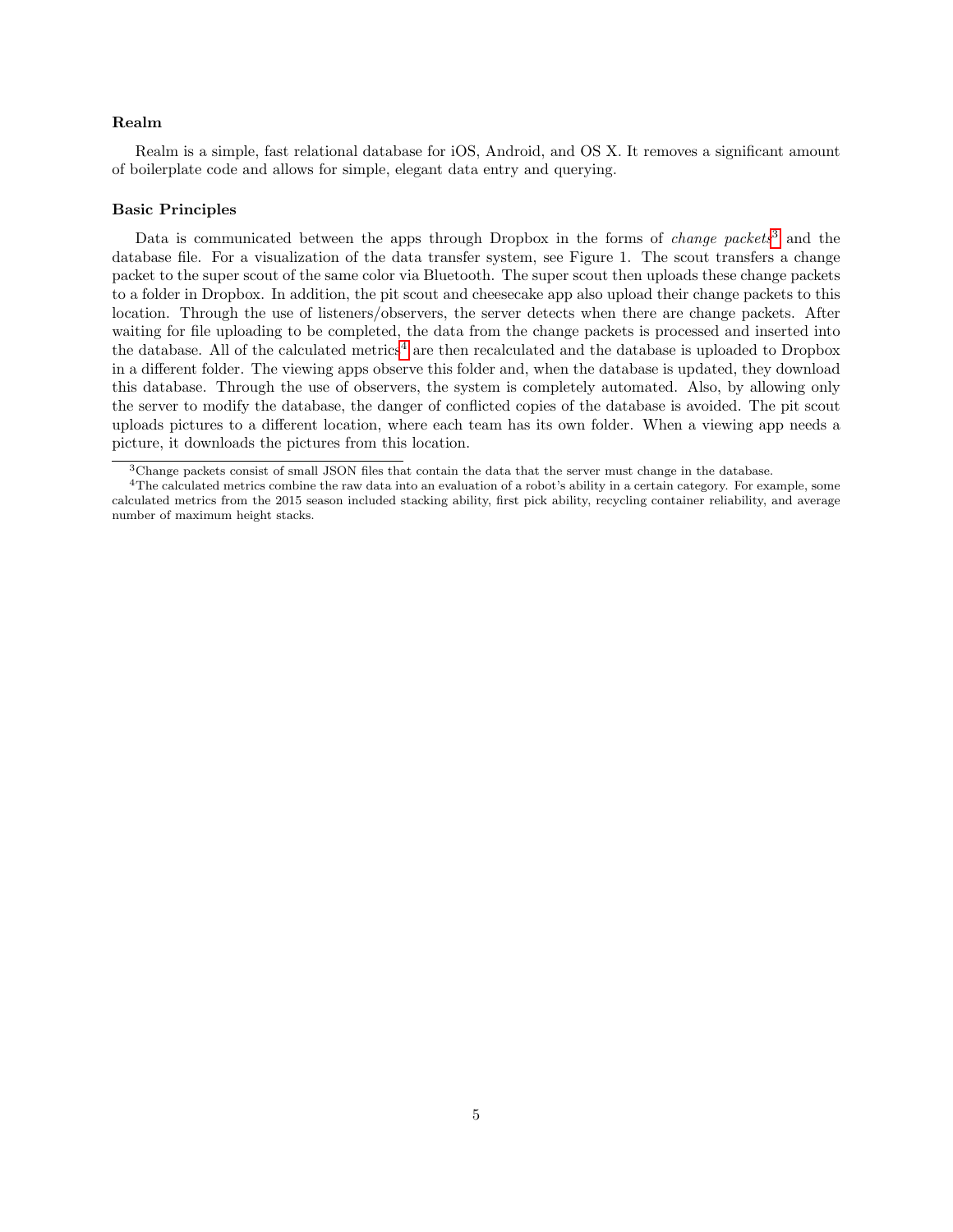

Figure 1.1: Overview of 2015 Scouting System w/o Cheesecake App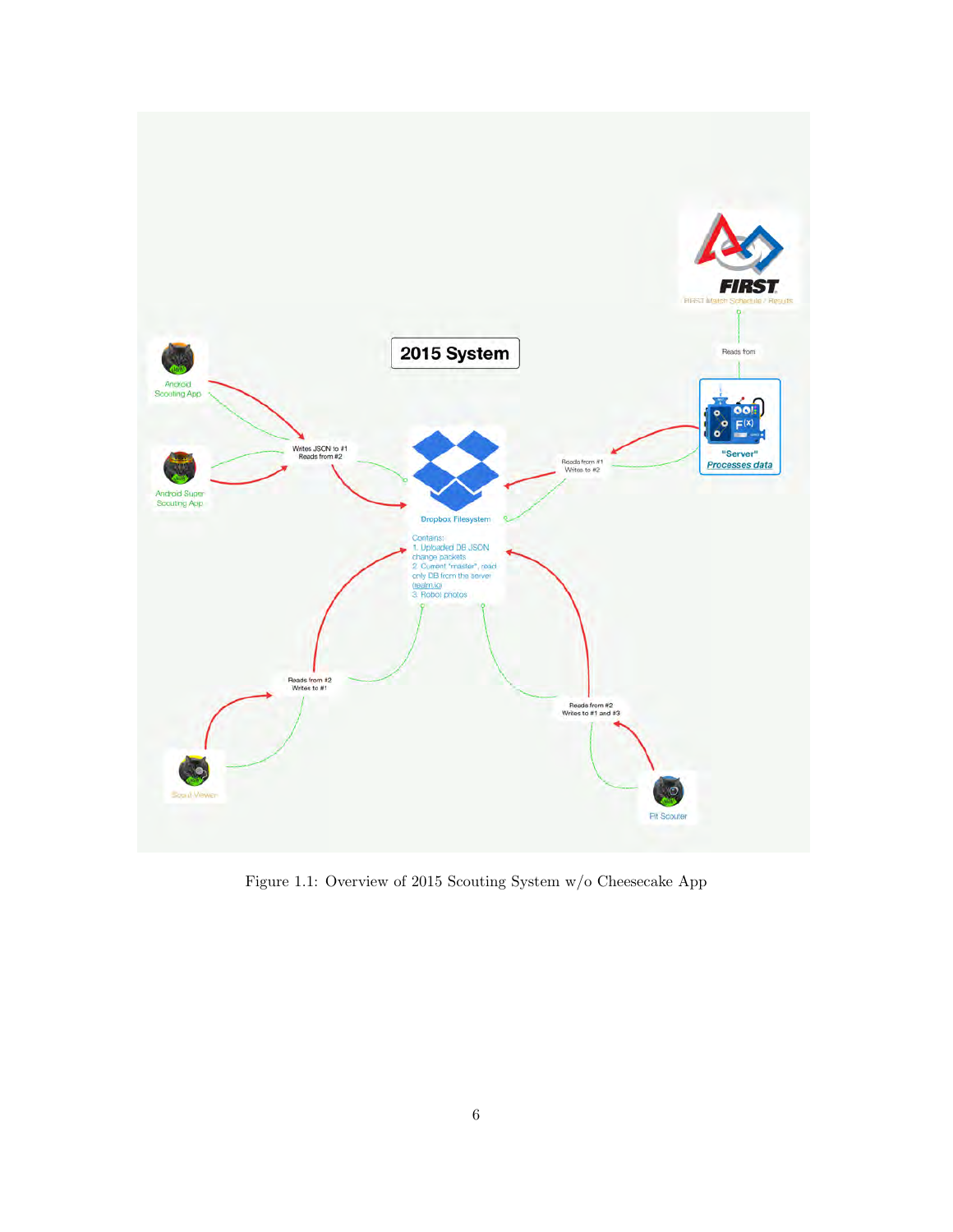```
\overline{1}"class": "Team"
 \overline{2}"uniqueValue": 1678,
 3
\overline{4}"scoutName": "aa",
          "changes": [
\ddot{\phantom{a}}6
                     "keyToChange": "matchData.Q83.uploadedData.numContainersMovedIntoAutoZone",
                     "valueToChangeTo": 0
 \overline{\mathbf{a}}\overline{9}J,
10
                Х
\frac{1}{11}"keyToChange": "matchData.Q83.uploadedData.stackedToteSet",
                     "valueToChangeTo": true
\overline{12}\sqrt{13}\mathbb{F}^{\mathsf{t}}14X.
\frac{15}{2}"keyToChange": "matchData.Q83.uploadedData.numNoodlesContributed",
16
                     "valueToChangeTo": 3
17\,J,
18
               \mathcal{A}19
                     "keyToChange": "matchData.Q83.uploadedData.numTotesFromHP",
\overline{20}"valueToChangeTo": 15
\mathbf{21}\mathcal{Y}_t22X
\overline{23}"keyToChange": "matchData.Q83.uploadedData.numHorizontalReconsPickedUp",
24
                     "valueToChangeTo": 3
\overline{25}y_{k}26
               \mathcal{A}\frac{1}{27}"keyToChange": "matchData.Q83.uploadedData.numReconLevels",
\overline{28}"valueToChangeTo": 15
29
               .
30
               \mathcal{L}"keyToChange": "matchData.Q83.uploadedData.numReconsStacked",
31\overline{32}"valueToChangeTo": 3
33
               \boldsymbol{\gamma}_i\frac{34}{35}\mathcal{L}"keyToChange": "matchData.Q83.uploadedData.numTotesPickedUpFromGround",
\overline{36}"valueToChangeTo": 0
37
               \mathcal{T}_238
               X
                     "keyToChange": "matchData.Q83.uploadedData.numSixStacksCapped",
39
40
                     "valueToChangeTo": 0
41
               \mathcal{Y}_t42\mathcal{R}"keyToChange": "matchData.Q83.uploadedData.maxFieldToteHeight",
43
\frac{1}{44}"valueToChangeTo": 5
45
               \mathcal{Y}_t46
               \mathcal{A}"keyToChange": "matchData.Q83.uploadedData.numStacksDamaged",
47"valueToChangeTo": 0
48
49
               y_{x}50\mathcal{R}"keyToChange": "matchData.Q83.uploadedData.numLitterDropped",
51
                      "valueToChangeTo": 0
52
53
               \mathbb{F}_t54
               \mathcal{R}"keyToChange": "matchData.Q83.uploadedData.numReconsFromStep",
{\bf 55}"valueToChangeTo": B
56
57
               \mathcal{F}_t58
                     "keyToChange": "matchData.Q83.uploadedData.numTotesStacked",<br>"valueToChangeTo": 15
59
60
61
               \frac{1}{3}62
                     "keyToChange": "matchData.Q83.uploadedData.maxReconHeight",<br>"valueToChangeTo": 5
63
64
65
                \mathbf{F}66
                \overline{t}"keyToChange": "matchData.Q83.uploadedData.numVerticalReconsPickedUp",
67
                     "valueToChangeTo": 0
68
69
               \lambda\gamma_0\mathbf{I}\overline{\imath}\overline{\imath}
```
Figure 1.2: Sample Change Packet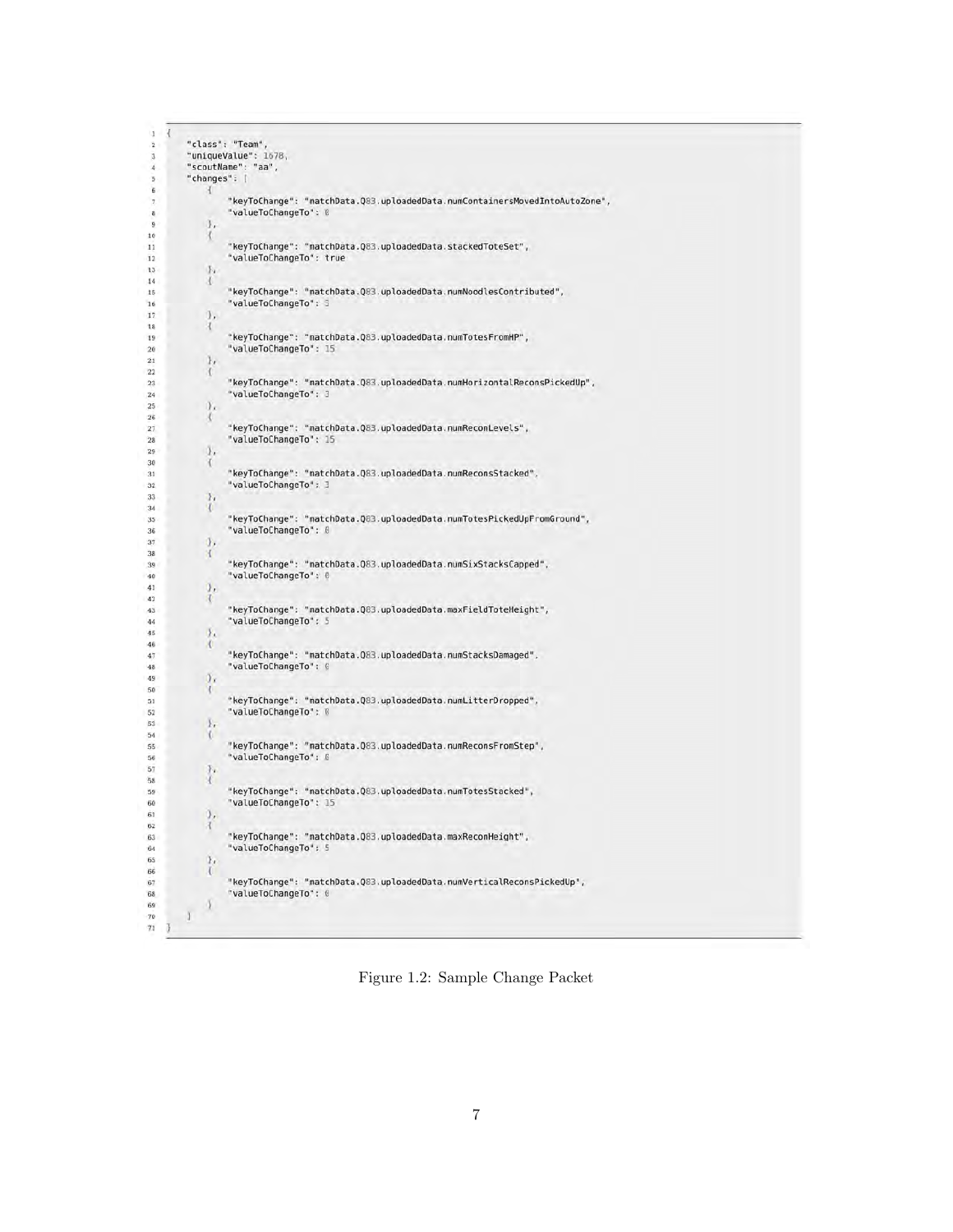# <span id="page-8-0"></span>1.3 Technical Details

# <span id="page-8-1"></span>1.3.1 Scout

The regular scouts collect easily determined data on one robot each match. There are six scouts, each scouting one robot. The data they collect includes the number of totes stacked, the number of recycling containers intaken, and the maximum height of the totes stacked. The regular scouting app is capable of running on any Android tablet running a recent version of Android and with Bluetooth capabilities. The app requests the schedule from the super scout via Bluetooth, preventing the scouts from needing to enter the teams every match, thereby reducing a significant number of scouting data errors. The scouts have the option of overriding the match and teams, in case of match replays or other differences from the schedule. The scout then collects the data and, when the match is over, the tablet saves the data in JSON format<sup>[5](#page-8-2)</sup> in case there are transfer issues. It also transfers the JSON file to the super scout tablet of the same color over Bluetooth. As the Bluetooth communication is relatively inconsistent, the UI makes it very easy to re-upload data that fails to properly upload.

| $* 5 - 7 3 0 0$<br>Scouter 2015 | 2 7100%Q11:49 PM | $+ 6 - - 7 - 8 - 8 - 9$<br>$\bigcirc$ |         | は ?100%自11:50 PM<br>TILEOP |
|---------------------------------|------------------|---------------------------------------|---------|----------------------------|
| O <sub>1</sub>                  |                  |                                       | 369     |                            |
| <b>Blue Alliance</b>            |                  | 1 Recon From Middle                   |         |                            |
| <b>A Britt</b>                  |                  | 1 Recon From Side                     |         |                            |
| ÷                               |                  | Them run Mills                        |         |                            |
| 369                             |                  | 2 Recons From Side                    |         | Num Repany<br>  Into Auto  |
| Scout!                          |                  | 3 8 8 8 8 8 8                         |         |                            |
|                                 |                  | ERS IN                                |         |                            |
|                                 |                  | Recons Fail<br><b>STATISTICS</b>      | ÷<br>C. | Made stacked tote set      |

(a) Pre-Match Screen (b) Autonomous Screen



Figure 1.3: Scout User Interface

The UI consists of three screens: the pre-match screen, the autonomous screen, and the teleoperated screen (See Figure 2). The pre-match screen displays the match, the teams on the scout's alliance, and the team that the scout will be scouting. The pre-match screen also shows the matches that have been scouted and allows the data to be easily re-uploaded. When the match starts, the scout transitions to the autonomous screen, where a variety of buttons allow the scouts to enter how many recycling containers the

<span id="page-8-2"></span><sup>5</sup>JavaScript Object Notation. For more information, see <http://json.org/>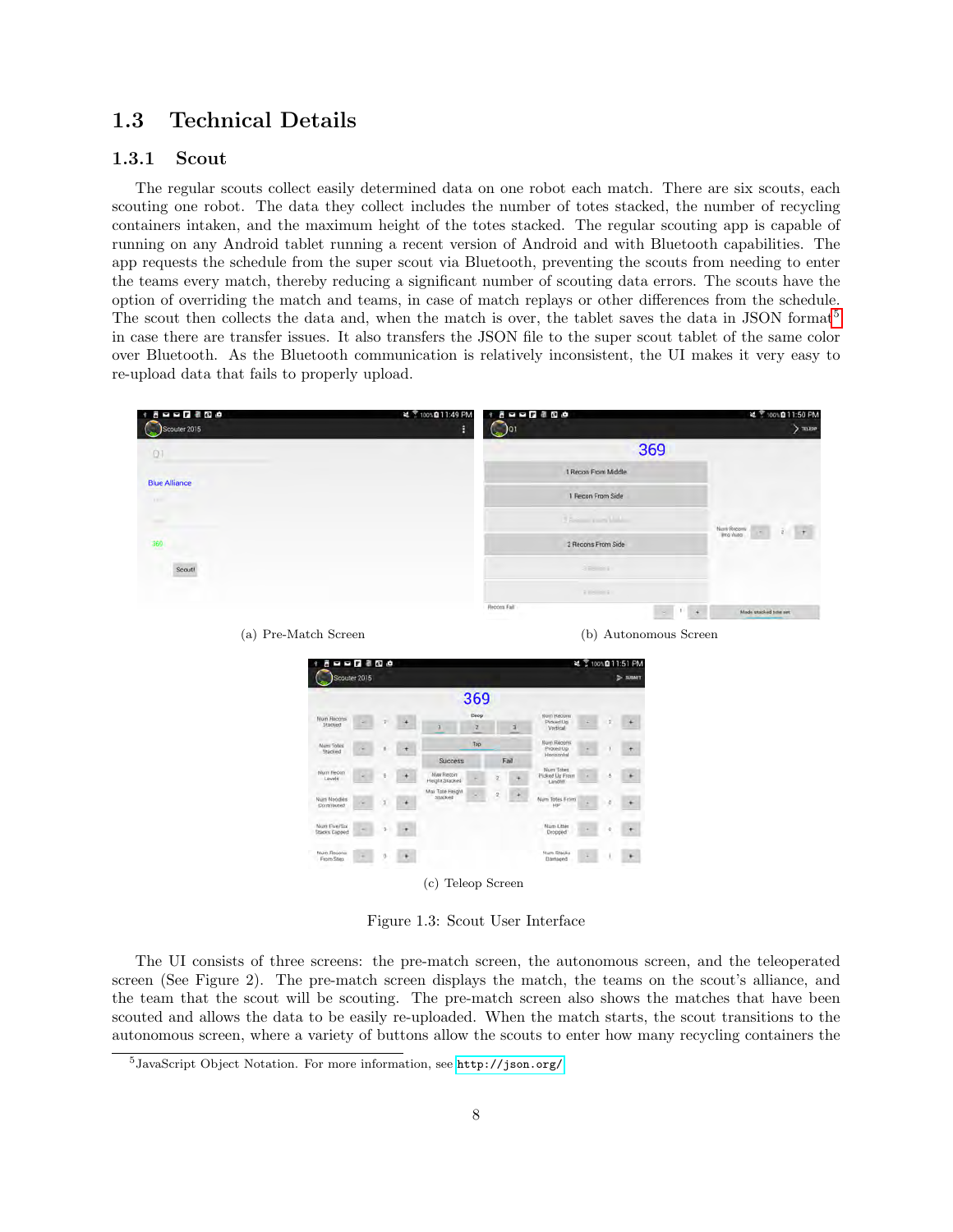team collects from the step, as well as how many recycling containers and yellow totes they move into the autonomous zone and if they make a stacked tote set or not. At the end of the autonomous period, the scouts transition to the teleoperated screen, where they are able to input a variety of data points through steppers. The choice of steppers to input data allows for maximum flexibility in data input, as well being easy to implement and allow a high density of data points on the screen. At the end of the match, the scout transitions back to the pre-match screen and increments the match.

# <span id="page-9-0"></span>1.3.2 Super Scout

The super scouts collect data that is more subjective for all the robots on an alliance. There are two super scouts, one for each alliance. The super scout runs on tablets that have Bluetooth capabilities and cellular data access. The super scouts download the Realm database from Dropbox, giving them the schedule. When a scouting tablet scouting the same alliance requests the schedule over Bluetooth, the super scout transfers the schedule back in JSON format. The super scout has a similar pre-match and autonomous screen to the regular scouting app, but the teleoperated screen displays steppers that allow input of different data points. The super scout also handles the uploading of the data to Dropbox. All of the change packets are transferred via Bluetooth to the super scouts, and this data, along with that collected by the super scout, is uploaded to Dropbox.



Figure 1.4: Super Scout User Interface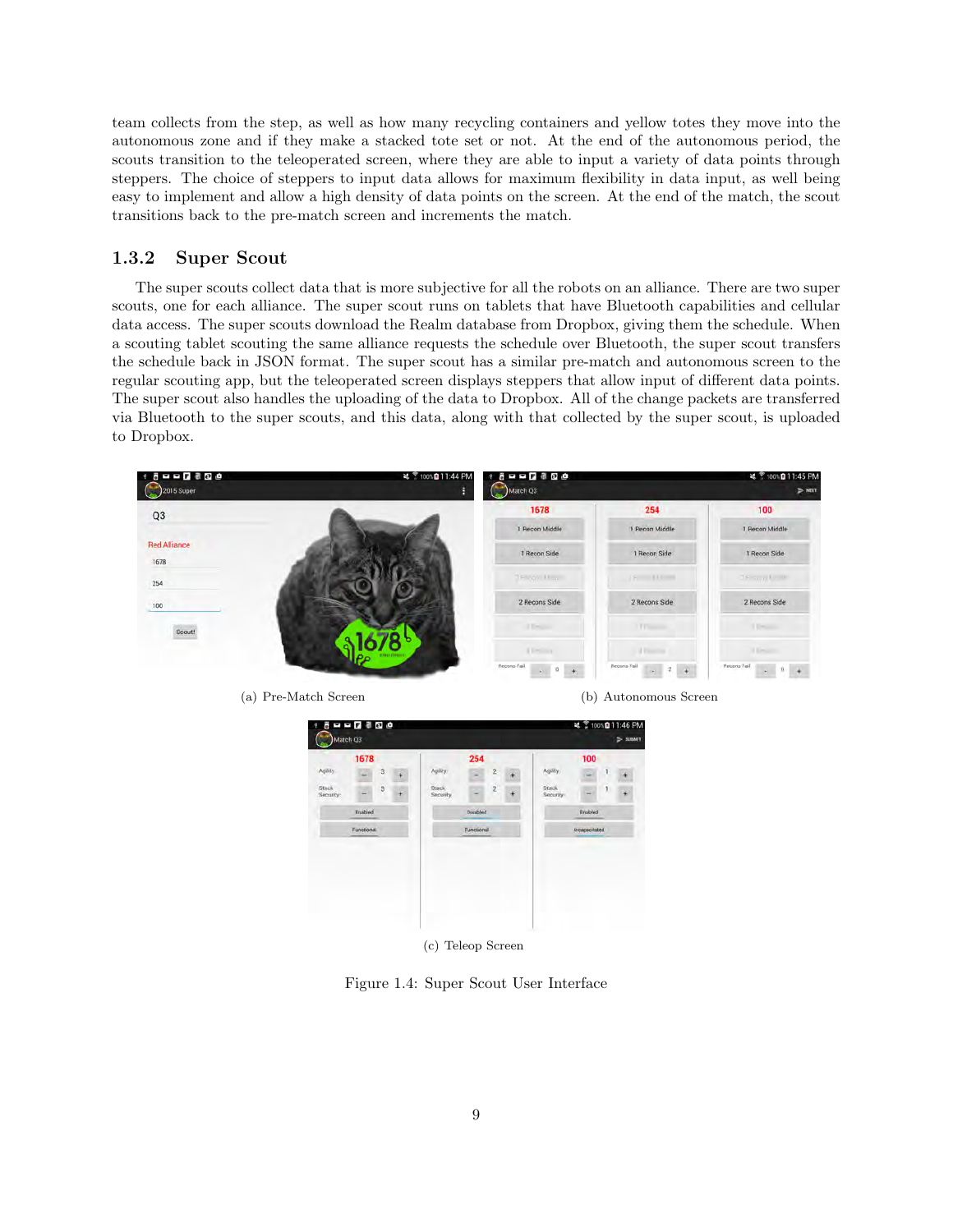# <span id="page-10-0"></span>1.3.3 Pit Scout

The pit scout goes through the pits and collects images and design details on every robot, such as programming language. The app consists of a list of teams which displays the number of photos taken of each robot, so that the the pit scout can ensure that every team is scouted. The teams can be selected, opening a separate view which has capabilities for data uploading. When the data is entered, the local version of the Realm database is modified, in addition to a change packet being saved to the device. When the data is uploaded, the app uploads all of the change packets and deletes them. If the data upload fails, the files are preserved and can be uploaded again, ensuring that no data is lost. Files are uploaded to Dropbox directly. In order to ensure that the best photo is used in the viewing apps, the pit scout has the ability to choose a selected image, which is shown in the viewing apps if it exists.

| Team 1678<br>Citrus Circuits | 10:38 PM<br>$\alpha$ | 0.71673<br>C<br>ř. | 10:38 mg<br>Pit Scouter 2015 | 0.72625 | Pit Scouter 2015  | $0 + 4071$<br>10:38 mm |  |
|------------------------------|----------------------|--------------------|------------------------------|---------|-------------------|------------------------|--|
|                              |                      |                    | Suarch cearms                |         | Java              |                        |  |
|                              |                      |                    | 155                          |         | $C++$             |                        |  |
|                              |                      |                    | 190                          |         |                   |                        |  |
|                              |                      |                    | 269                          |         | LabView           |                        |  |
|                              |                      |                    | 321                          |         | Python            |                        |  |
|                              |                      |                    | 533                          |         | Other             |                        |  |
|                              |                      |                    | 537                          |         |                   |                        |  |
|                              |                      |                    | 1094                         |         |                   |                        |  |
|                              |                      |                    | 1466                         |         |                   |                        |  |
|                              |                      |                    | 1720                         |         |                   |                        |  |
| Pit                          | Language             | <b>Notes</b>       | 1756                         |         |                   |                        |  |
|                              | Add Photo            |                    | 2039                         |         |                   |                        |  |
|                              |                      |                    | 2158                         |         |                   |                        |  |
| Δ                            | $\circ$              | Π                  | $\circ$<br>Δ                 | Ξ       | Δ                 | $\circ$<br>Ξ           |  |
| (a)                          | Team Screen          |                    | Teams List<br>(b)            |         | Data Entry<br>(c) |                        |  |

Figure 1.5: Pit Scout User Interface

# <span id="page-10-1"></span>1.3.4 Cheesecake App

The Cheesecake App<sup>[6](#page-10-2)</sup> collects data on the feasibility of cheesecaking other robots at the competition. A similar method of storing and uploading the data to pit scout is used in the Cheesecake App.

|                 | 11:18 mm |            |        |          | 11:19 mm          |   |
|-----------------|----------|------------|--------|----------|-------------------|---|
| loganApp        |          |            |        | loganApp |                   |   |
| Search liverns. |          |            |        |          | 5027              |   |
| 25              |          |            |        |          | Ease of Mounting  |   |
| 74              |          |            |        |          | ☆☆☆☆☆             |   |
| 100             |          |            |        |          | 35                |   |
| 118             |          |            |        |          | Can Mount?        |   |
| 133<br>rce      |          |            |        |          | <b>There</b>      |   |
|                 | 2        | 3          |        |          |                   |   |
|                 |          |            |        |          |                   |   |
| 4               | 5        | 6          |        |          | Willing to Mount? |   |
| 7               | 8        | 9          |        |          |                   |   |
|                 | 0        |            |        |          | <b>SUBMIT</b>     |   |
|                 | O        |            | Ω<br>÷ | ⊲        | O                 | □ |
| (a)             |          | Teams List |        |          | (b) Data Entry    |   |

Figure 1.6: Cheesecake App User Interface

<span id="page-10-2"></span><sup>6</sup>Also known as the Logan App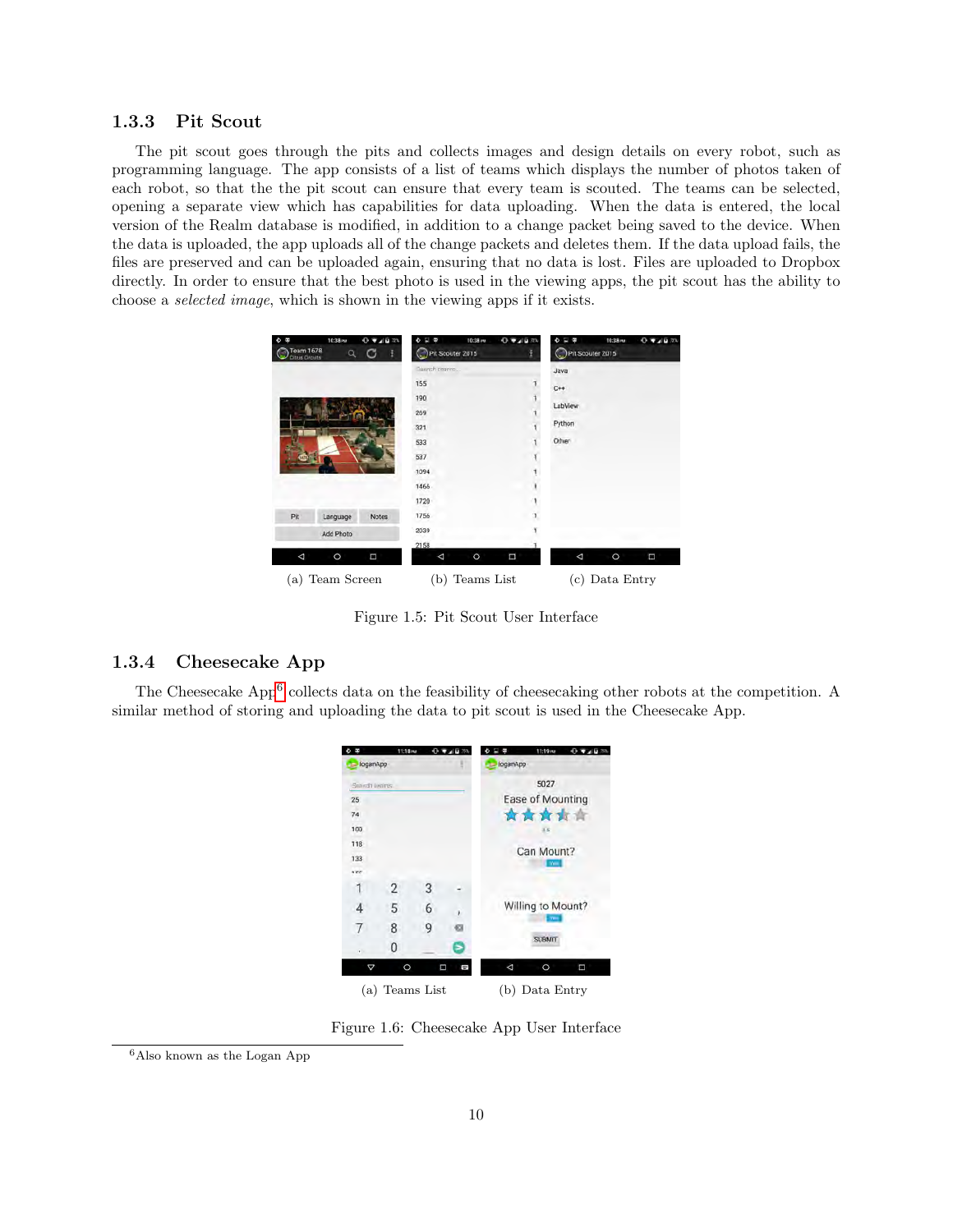#### <span id="page-11-0"></span>1.3.5 Server

The server app runs on any device running iOS 7 or greater. The server is the only app to directly modify the central Realm database, preventing conflicting copies of the database from being created. In addition, the server calculates the calculated metrics, enters them into the database, and uploads the database to Dropbox. The server detects whenever new change packets are uploaded. It then waits for a certain period of time to ensure that all of the change packets are uploaded before it begins processing. The server parses all of the change packets, enters the data, and runs the calculations.



(a) Main Screen (b) Export Server Log

Figure 1.7: iOS Server User Interface

#### Why a mobile device for a server?

We decided to use a mobile device as a server this year because:

- 1. The abundance of mobile devices allows us to not have to worry about our server going down during competition.
- 2. The lower cost, since we do not have to pay for our own server.
- 3. The ease of debugging, as cellular data connections at competition can be very slow, causing SSHing to modify files on the server slow and difficult to do.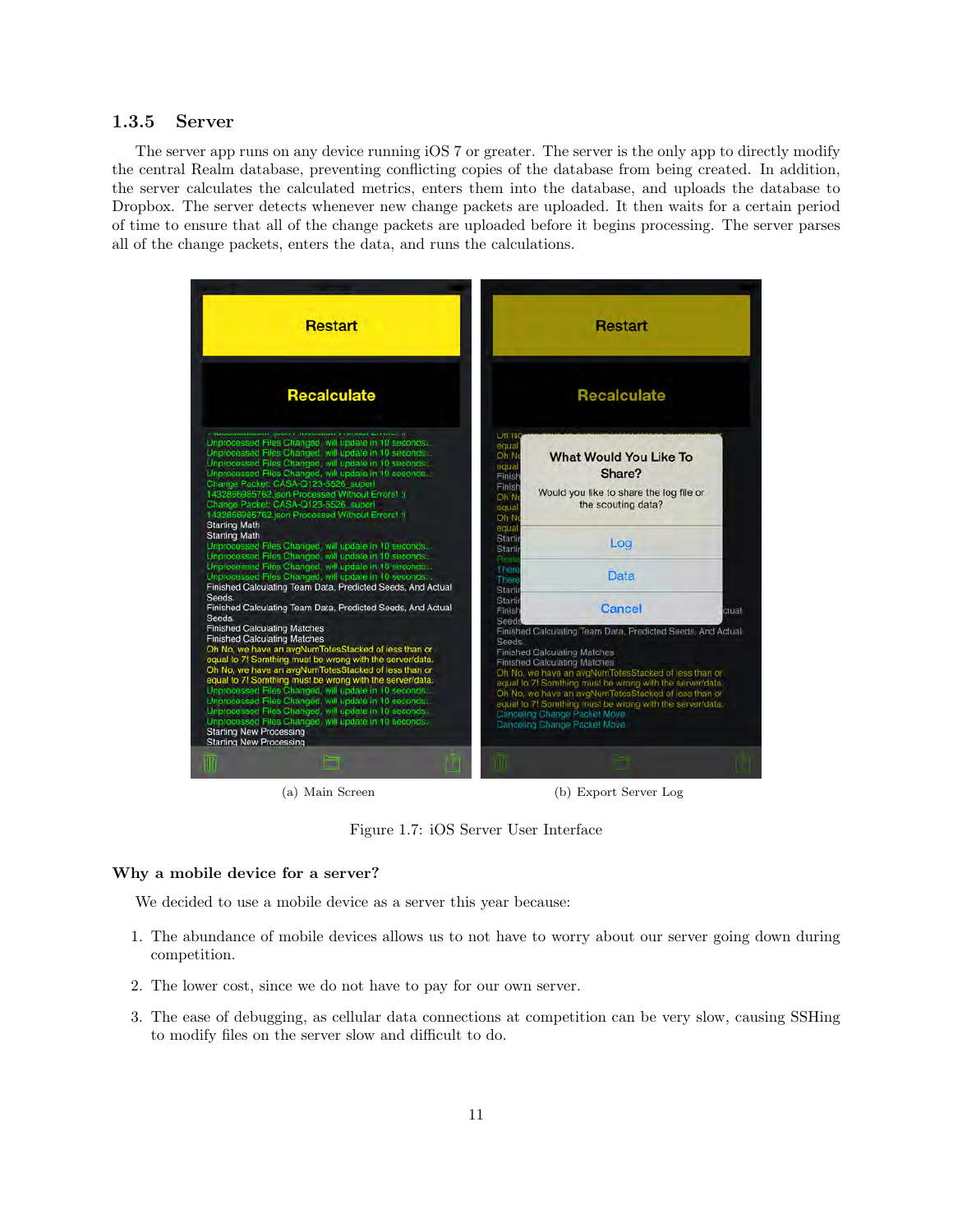# <span id="page-12-0"></span>1.3.6 iOS Viewer

The iOS viewer allows anyone with an iOS device running iOS 8 or later to easily view all of the data collected by the system. The app displays both the raw data and the calculated metrics in an easily readable and analyzed form. The iOS viewing app downloads the Realm database so that it is able to function offline. The app downloads all of the images from Dropbox. The app allows the user to instantly view low resolution team images through Dropbox, as well as download higher resolution images on demand. The app possesses the ability to filter robots by their willingness and ability to cheesecake, as well as rank teams based on the highest level calculated metrics. The app allows the user graph and view data over both the team's matches and all of the robots in the competition. In addition to these capabilities, the iOS viewing creates PDFs of scouting cards that can be used in strategy meetings. These cards show high-resolution images of the teams, their calculated metrics, and displays graphs of the most critical data points for easy and fast understanding of the team's abilities. The iOS app displays the schedule and official scores, in addition to using algorithms to predict the scores and final seeding based on the collected scouting data. The app is also live-updating, allowing members of the drive and strategy teams to use the most recent data to plan match strategies.



Figure 1.8: iOS Viewer User Interface and Capabilites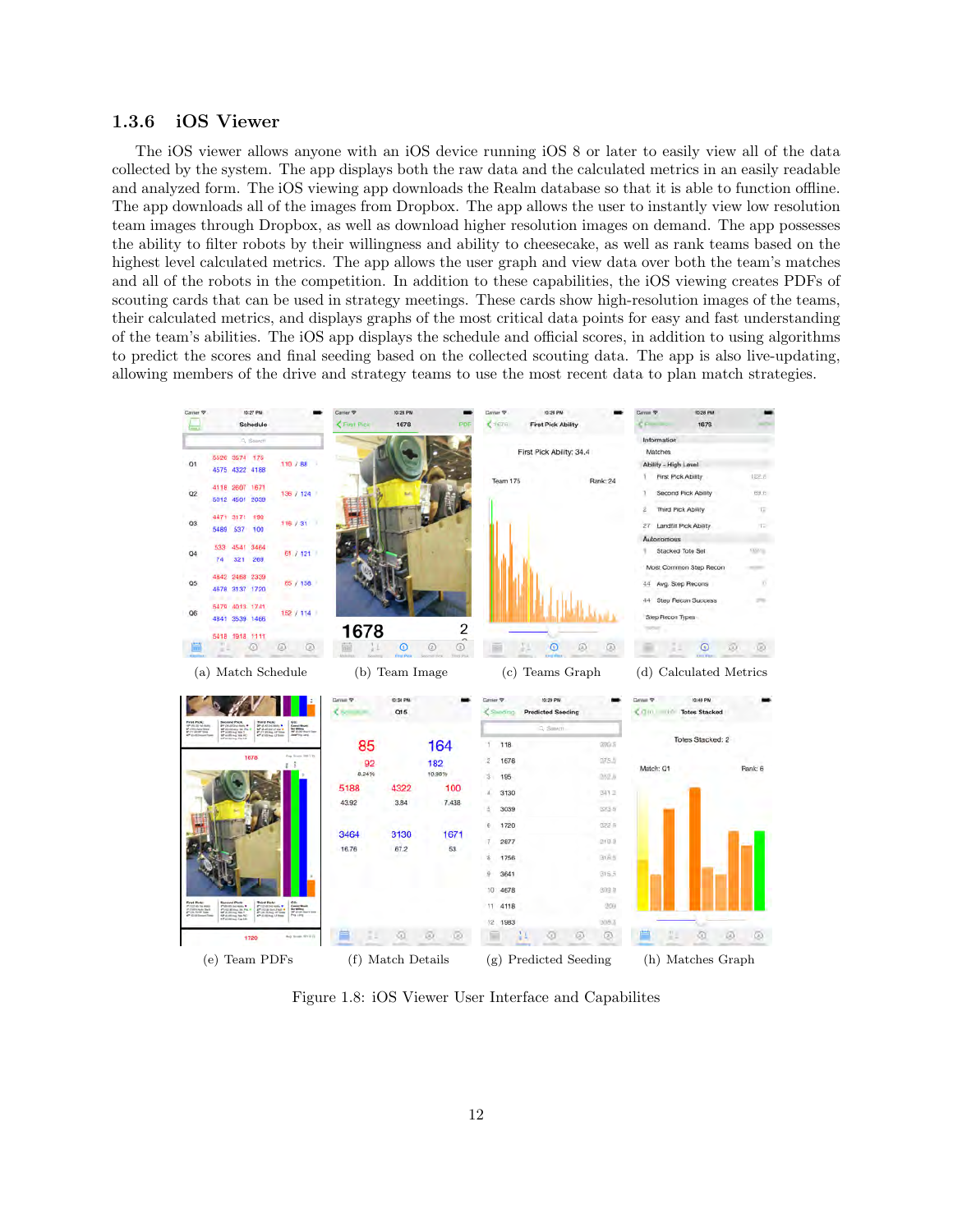# <span id="page-13-0"></span>1.3.7 Android Viewer

The Android viewer allows anyone with an Android device running a recent version of Android to view the data. Most of the capabilities of the Android Viewer are the same a those of the iOS viewer, but it lacks the ability to generate the team card PDFs.

| B<br>10:58 PM                      | $Q \nabla A$ 0 75% | Ò              | 10:57 PM                                | $0 - 1075$            | в<br>f,          | 10:57 PM                               | 0.94011              |
|------------------------------------|--------------------|----------------|-----------------------------------------|-----------------------|------------------|----------------------------------------|----------------------|
| <b>Team 1678</b>                   | n                  | <b>Viewer</b>  |                                         | G                     | <b>Viewer</b>    |                                        |                      |
|                                    |                    | <b>CK LIST</b> | <b>3ND PICK LIST</b><br><b>LANDFILL</b> | <b>MECHANISM LIST</b> | <b>TEAM LIST</b> | <b>1ST PICK LIST</b>                   | <b>ZND PICK LIST</b> |
| <b>First Pick Ability</b>          | 122.8              | 5529           | Visalia Vanguishers                     | Java                  | 1678             | Citrus Circuits                        | 123                  |
| <b>Second Pick Ability</b>         | 69.600006          |                |                                         |                       |                  |                                        |                      |
| <b>Third Pick Ability</b>          | 12.0               | 5418           | The Sonic Screwdrivers                  | LabView               | 3641             | The Flying-Toasters                    | 101                  |
| Third Pick Ability Landfill        | 12.0               | 4841           | <b>Optimal Robotics</b>                 | LabView               | 2468             | Team Appreciate                        | 99                   |
| Avg. Score                         | 188.1              | 5027           | Event Hanzon                            | <b>Java</b>           | 118              | Robonauts                              | 99                   |
|                                    |                    | 4322           | Clockwork Oranges                       | Java                  | 195              | Cyber Knights                          | 99                   |
| Stacked Tote Set Percentage        | 1.0                | 4501           | Humans                                  | Java                  | 955              | CV Robotics                            | 79                   |
|                                    |                    | 4522           | <b>Team SCREAM</b>                      | LabView               | 1756             | Argos                                  | 69                   |
| Most Commmn Recon Acquisition Type | none               | 5511           | Cortechs Robotics                       | LabView               | 3130             | The East Ridge Robotic Ominous Rapto7. |                      |
| Avg. Step Recons Acquired In Auto  | 0.0                | 295            | Renevatio                               |                       | 4678             | CyberCavs                              | 65                   |
| Step Recon Success Rate            | 0.0                | 2039           | <b>Rockford Robotics</b>                | LabView               | 1918             | <b>NC GEARS</b>                        | 64                   |
|                                    |                    | 3039           | Wildcat Robotics                        | Java                  | 3467             | The Windham Windup                     | 63                   |
| <b>Stacking Ability</b>            | 102.8              | 4842           | Bottregos                               | LabView               | 2877             | LigerBots                              | 62                   |
| Avg. Max Height Stacks             | 0.3115385          | 5188           | <b>Classified Robotics</b>              | LabView               | 2607             | The Fighting RoboVikings               | 59                   |
| Avg. Num Capped Five/Six Stacks    | 0.0                | 5526           | <b>tCATs</b>                            | LabView               | 1983             | Skunk Works Robotics                   | 56                   |
| Avg. Stack Placing                 | 1.0                | 5479           | Cafe Bot                                | Java                  | 1571             | Buchanan Bird Brains                   | 55                   |
| ◁<br>$\circ$                       | Ω                  | ◁              | $\circ$                                 | Ω                     |                  | ⊲<br>O                                 | Π                    |
| Calculated Metrics<br>(a)          |                    | (b)            | Cheesecake Filter                       |                       |                  | First Pick List<br>(c)                 |                      |

Figure 1.9: Android Viewer User Interface and Capabilities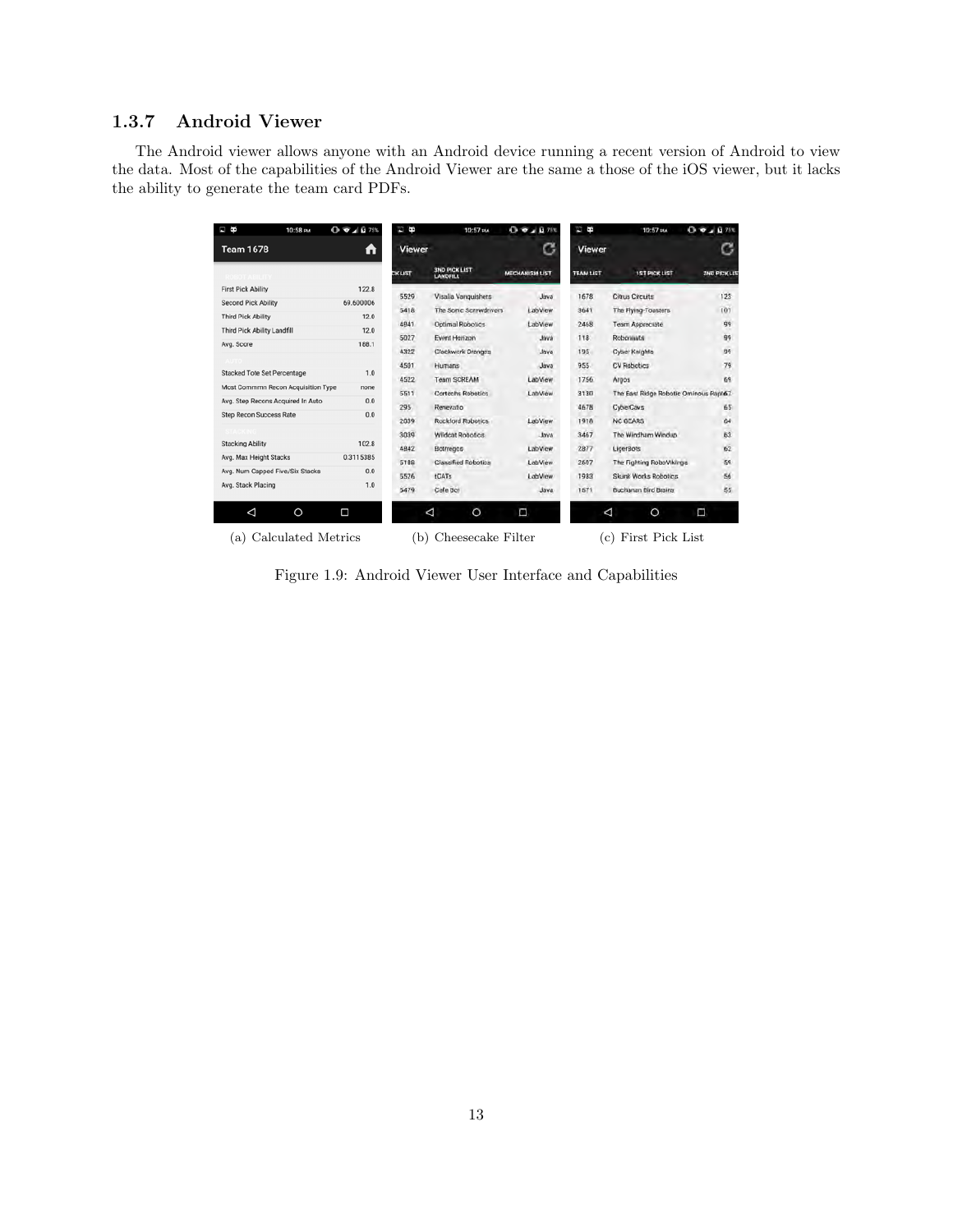# <span id="page-14-0"></span>Chapter 2

# System Logistics

# <span id="page-14-1"></span>2.1 The Scouting Team

## <span id="page-14-2"></span>2.1.1 Overview

The Citrus Circuits scouting team consists of 8 regular scouts, 2 super scouts, 1 pit scout, and 2 cheesecake scouts. The extra regular scouts allow the regular scouts to take breaks from scouting, which helps to increase data accuracy, as a combination of sleep deprivation and scouting without a break can cause scouts to lose focus and begin to accidentally enter incorrect data, especially considering the large number of data points our scouting system required entering this year. In addition, we bring two members of the app programming team to competition to maintain the system. However, the system could function with 6 regular scouts, 2 super scouts, 1 pit scout, and 1 cheesecake scout.

# <span id="page-14-3"></span>2.1.2 Training

One of the most crucial elements of a good scouting system is those entering the data. Incorrect data can be worse than no data at all, as it can lead to incorrect decisions being made. Therefore, it is imperative that the scouting team is able to consistently enter accurate data throughout an entire day of scouting. Therefore, there are high expectations and a rigorous training process for Citrus Circuits scouts.

#### Scout Training

Members of the travel team who are not part of the pit crew, drive team, or strategy team are expected to scout. The travel team is decided before the first competition and remains consistent throughout all of competition season. Scouts are first walked through the app by the programmers who wrote it. After this, they undergo a test that tests their understanding of the importance of scouting and how the app works. They must retake the test until they receive a 95%, ensuring that the data which is entered will be accurate. After this, the scouts practice with actual match footage<sup>[1](#page-14-4)</sup> in order to give the scouts the difficulty of scouting a real time match with difficult viewing angles. In order to easily measure the accuracy of the data, all of the scouts scout a single robot and are not allowed to move on to another match until all of their data is the same. Training was considered complete this year when the scouts were able to input the same data five different matches in a row. The use of such a rigorous training process, while highly time consuming, ensures that the data is entered as accurately as possible, which is absolutely critical to the success of any scouting system. In addition, it helps to emphasize the expectations for scouting, ensuring that they concentrate and work well at competition.

<span id="page-14-4"></span><sup>&</sup>lt;sup>1</sup>Match footage can be easily found through the Blue Alliance and YouTube.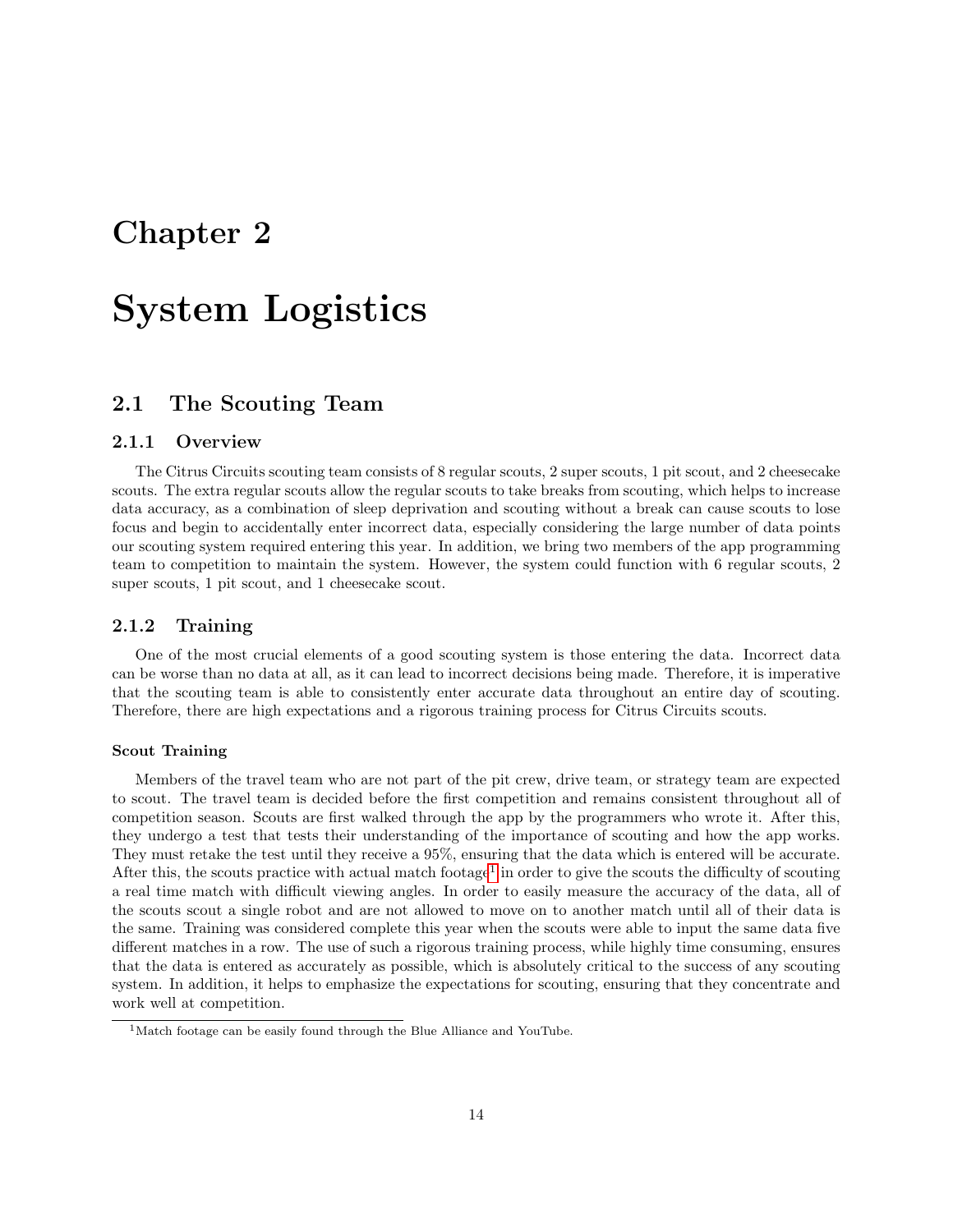#### Super Scout Training

While super scouts receive training, the training is usually less rigorous than that of the scouts due to the nature of the data they input. As the data is more of an overall, subjective metric, the ability to accurately input data in real time is less critical. Instead, the most important part of the super scout training process is selection. Super scouts should be experienced, have a thorough understanding of the game, and be highly dedicated, as they are not given breaks from scouting.

#### Pit Scout Training

Pit scouts must be competent at taking photos and talking with teams. Pit scouts are generally members of the business and media team who already possess the photography skills to succeed. They are also chosen based on their ability to interact well with other teams. The pit scout is then given a walkthrough of the app and time to test it while they have the ability to question the app programmers if they are confused. Due to the more simple nature of this job, there is less training needed than for scout and super scout.

#### Cheesecake Scout Training

Cheesecake scouts must be competent both technically and interpersonally. Cheesecake scouts are generally members of the mechanical team who already possess the technical skills to determine the possibility of successfully cheesecaking a team. They are also chosen based on their ability to interact well with other teams. The cheesecake scout is then given a walkthrough of the app and time to test it while they have the ability to question the app programmers if they are confused. Due to the more simple nature of this job, there is less training needed than for scout and super scout.

#### Full Competition Simulation

Before competition, to ensure that the system will be able to function completely, a full systems test is held. The scouting team gathers with all of the equipment that wull be used at competition and scouts a livestreamed competition as if they were present. In addition, the processing and viewing elements are run as they would be at competition. This helps to ensure that any bugs are discovered and questions dealt with in a less high-pressure, more controlled environment. It also allows examination of the calculated metrics and their accuracy in measuring robot capabilities.

# <span id="page-15-0"></span>2.2 Designing a Scouting System

The design of a scouting system is integral to its success. A poorly designed system can waste valuable time and effort, and only hinder a team. Therefore, in order to ensure that the system is properly designed, the Citrus Circuits strategy and app programming teams have a multi-day meeting immediately after the initial strategy and brainstorming session which continues until the system and all of the calculated metrics are completely designed and agreed upon. Through this process, the quality of the scouting system is ensured, reducing the amount of time later necessary to implement and optimize the system.r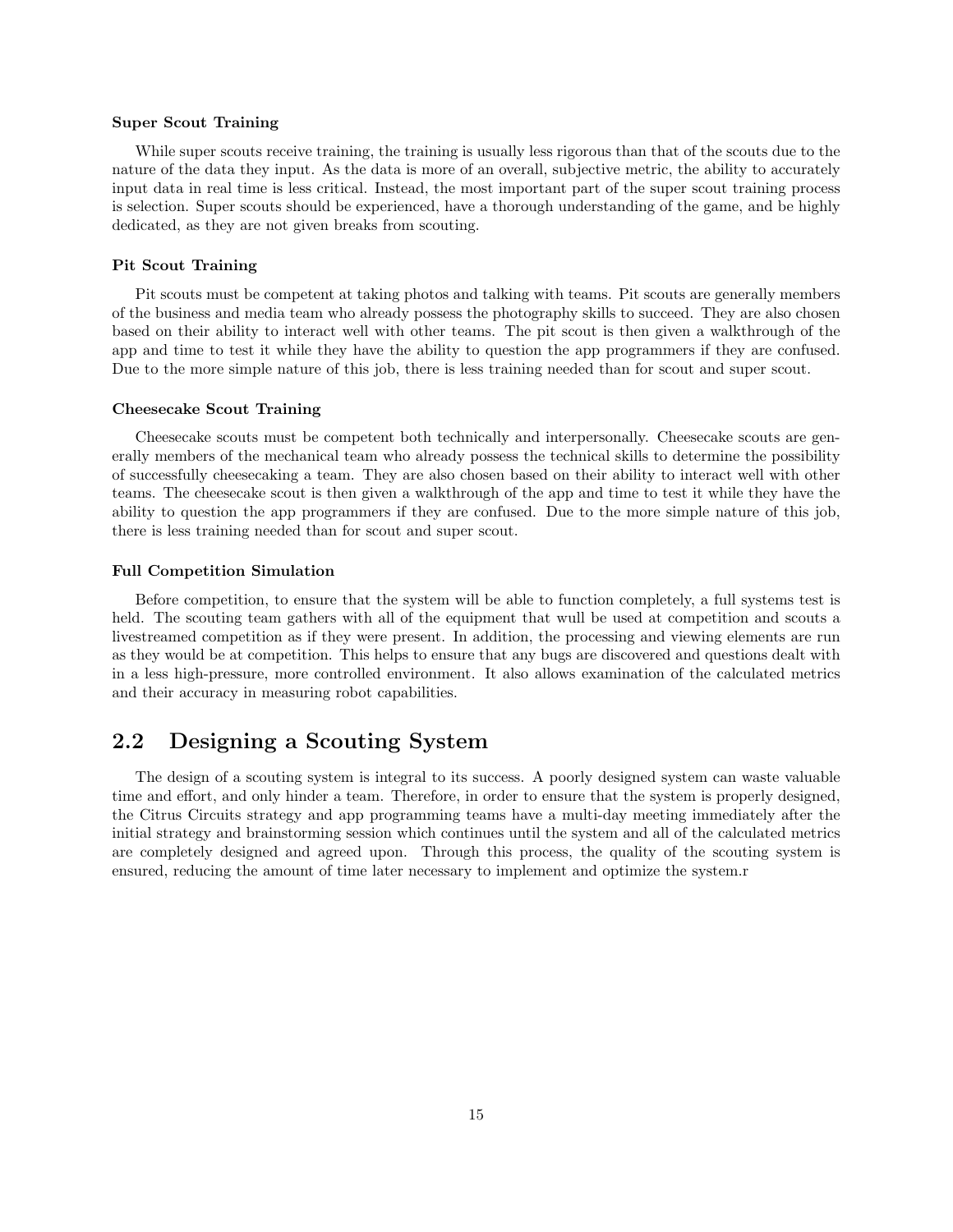# <span id="page-16-0"></span>Chapter 3

# Review and Discussion

# <span id="page-16-1"></span>3.1 Conclusions

### <span id="page-16-2"></span>3.1.1 Overall

The Citrus Ciruits' scouting system successfully enabled us to process and visualize data in real time, and played a significant and successful role in alliance selection and match strategy.

### <span id="page-16-3"></span>3.1.2 Infrastructure

#### Dropbox

Dropbox did not perform its role well this year, and we strongly recommend not using it for this application. We abused the Sync API, leading it to sometimes fail completely. For example, at St. Louis, for an hour the API completely ceased working, causing the entire system to fail irreparably for that brief period of time. It also sporadically failed to correctly sync the local and remote storage and made many tasks more difficult than they needed to be, such as implementing live syncing. Because of this, it was also very difficult to successfully implement some features. Overall, Dropbox performed its intended purpose well, but our abuse of the API led to failures and poor performance. We will not be using it next year.

#### Realm

Realm performed its role well, but we did encounter some issues. It was inconvenient that it was only mobile and OS X, and it was very difficult to remove it from a device. However, overall, while it was in some ways inconvenient, it performed well, and many parts of it were very convenient to work with. However, due to its mobile-only nature, we will not be using it next year.

# <span id="page-16-4"></span>3.1.3 Lessons Learned

#### Do Not Abuse Technologies

The main issues in the system occurred when technologies were not used for their intended purpose. For example, the Dropbox Sync API is designed to allow simple storage of files in Dropbox. However, we used it as a hub for our entire system, with complex file transfers, reads, and writes. This abuse of the API led it to both fail and be very difficult to work with. We had a similar experience when we attempted to stretch the capabilities of Realm. When selecting infrastructures for a scouting system, ensure that infrastructures fully cover and are intended to fully cover the intended usage.